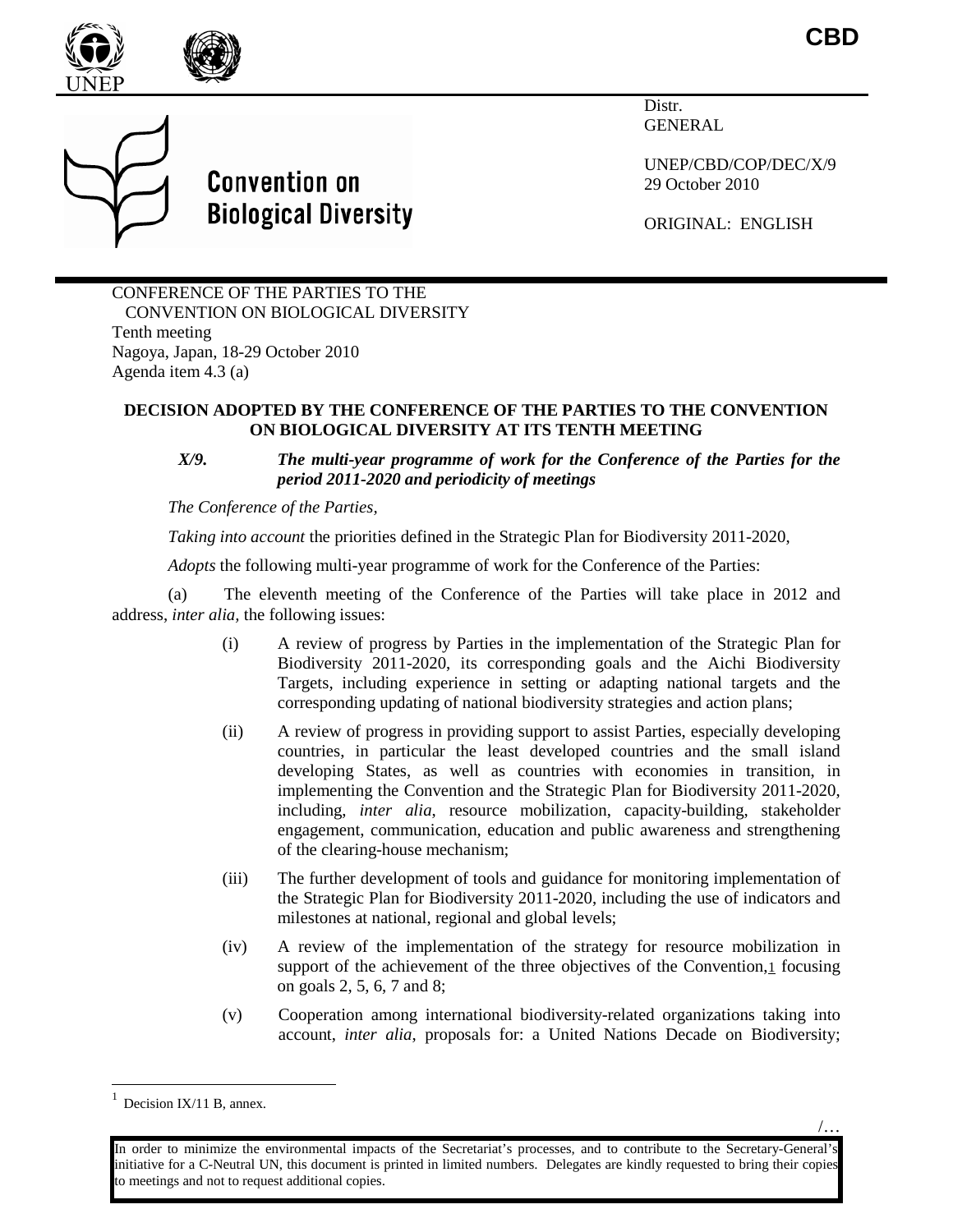possible options for cooperation among the Rio conventions, including the preparation of possible joint activities;

- (vi) The need for and possible development of additional mechanisms, ways and means, to enhance existing mechanisms such as the Subsidiary Body on Scientific, Technical and Technological Advice and the Ad Hoc Open-ended Working Group on the Review of Implementation of the Convention, to strengthen the ability of Parties to meet their commitments under the Convention;
- (vii) The implications of the possible establishment of an intergovernmental sciencepolicy platform on biodiversity and ecosystem services on the work of the Subsidiary Body on Scientific, Technical and Technological Advice;
- (viii) The in-depth review of the programme of work on island biodiversity;
- (ix) The identification of ways and means to support ecosystem restoration, including the possible development of practical guidance on ecosystem restoration and related issues;
- (x) Review the status and implementation of the Nagoya Protocol on Access to Genetic Resources and the Fair and Equitable Sharing of Benefits Arising from their Utilization;<sup>[2](#page-1-0)</sup>
- (xi) Other matters arising from the recommendations of the Subsidiary Body on Scientific, Technical and Technological Advice and the Ad Hoc Open-ended Working Group on Review of Implementation of the Convention and the Ad Hoc Open-ended Working Group on Article 8(j) and Related Provisions, including technical issues arising from the implementation of the programmes of work and cross-cutting issues;

(b) The twelfth meeting of the Conference of the Parties in 2014 or early 2015 could address, *inter alia*, the following issues:

- (i) A review of the updated national biodiversity strategies and action plans;
- (ii) A mid-term review of the implementation of the Strategic Plan for Biodiversity 2011-2020, including the programmes of work and progress towards the Aichi Biodiversity Targets and specific elements of the programmes of work, as well as contributions to the achievement of relevant 2015 targets of the Millennium Development Goals based, *inter alia,* on the fifth national reports, and the fourth edition of the Global Biodiversity Outlook;
- (iii) A comprehensive review of implementation of its strategy for resource mobilization, including its targets and indicators;
- (iv) A review of progress in providing support to developing countries, in particular the least developed countries and the small island developing States, as well as countries with economies in transition, pursuant to Article 20, paragraph 2, of the Convention, in implementing the objectives of the Convention and its Strategic Plan for Biodiversity 2011-2020, including capacity-building and strengthening of the clearing-house mechanism;

<span id="page-1-0"></span> $\frac{1}{2}$ <sup>2</sup> Decision  $X/1$ , annex I.